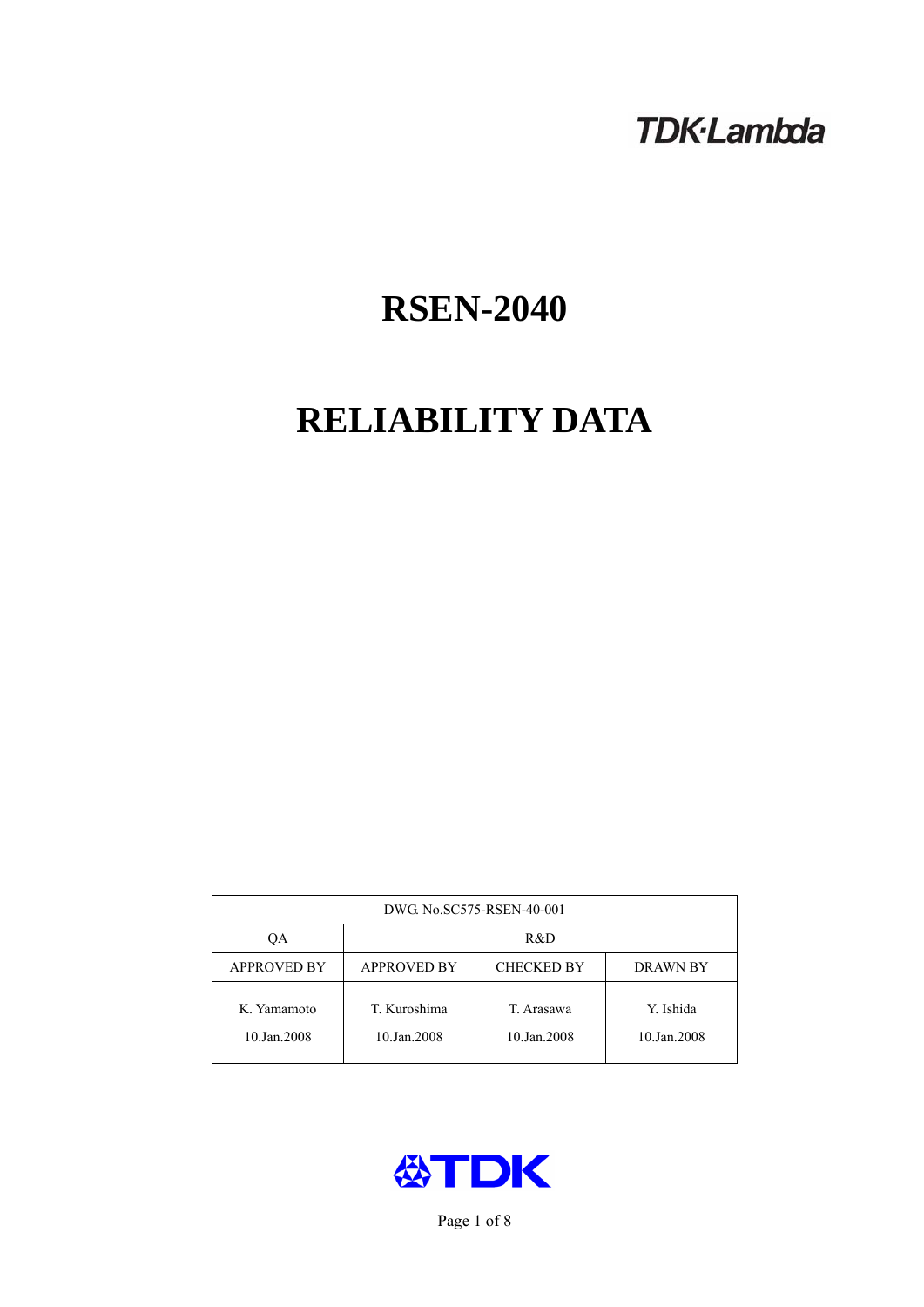#### **RSEN-2040**

# **I N D E X**

|                                     | Page   |
|-------------------------------------|--------|
| 1. Calculated Values of MTBF        | Page-3 |
| 2. Vibration Test                   | Page-4 |
| 3. Heat Cycle Test                  | Page-5 |
| 4. Humidity Test                    | Page-6 |
| 5. High Temperature Resistance Test | Page-7 |
| 6. Low Temperature Storage Test     | Page-8 |

The following data are typical values. As all units have nearly the same characteristics, the data to be considered as ability values.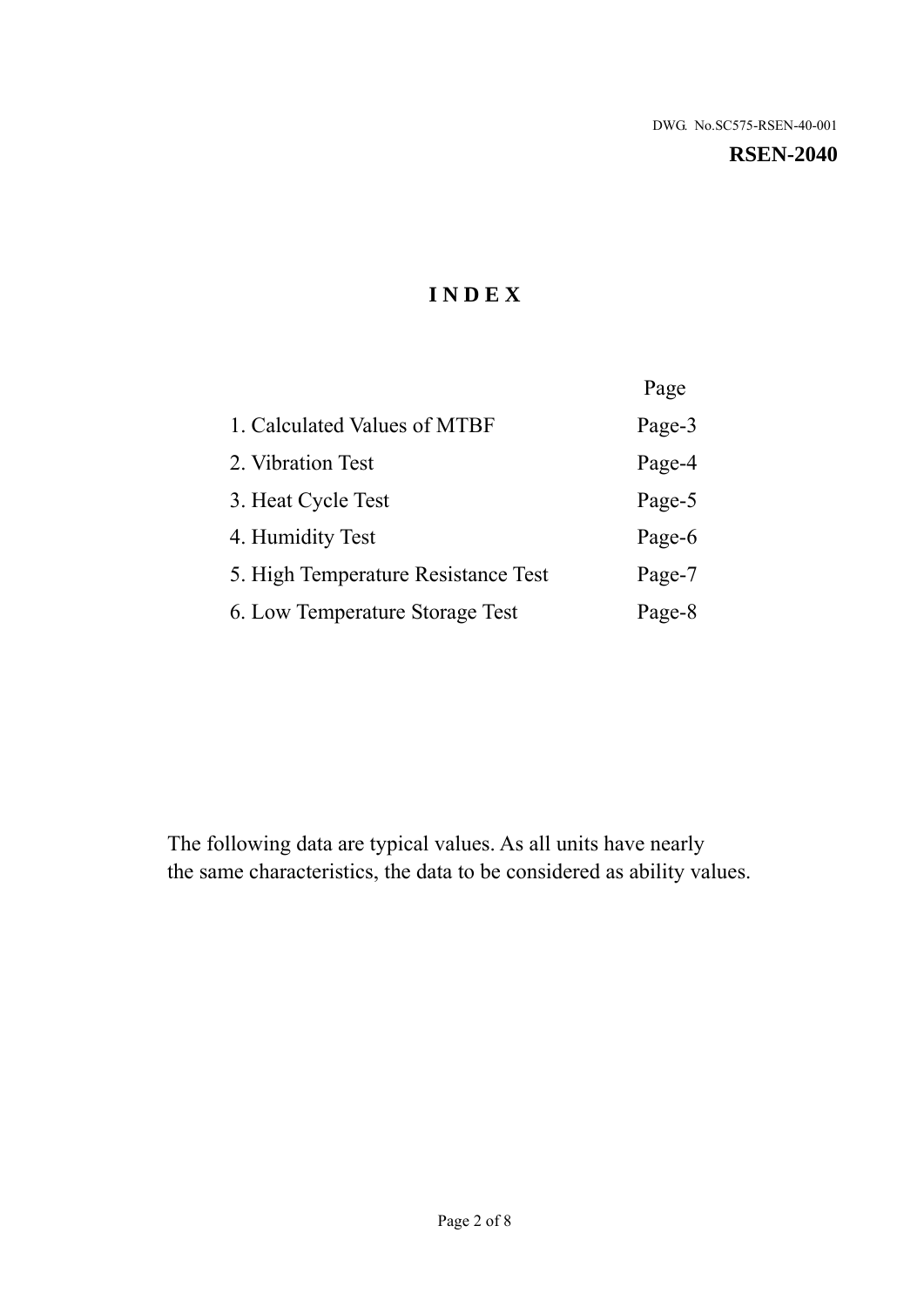#### **RSEN-2040**

1. Calculated values of MTBF

MODEL : RSEN-2040

(1) Calculating Method

 Calculated based on parts stress reliability projection of MIL-HDBK-217F NOTICE2.

Individual failure rates  $\lambda$  G is given to each part and MTBF is calculated by the count of each part.

$$
MIBF = \frac{1}{\lambda_{\text{equip}}} = \frac{1}{\sum_{i=1}^{n} N_i (\lambda_G \pi_Q)_i} \times 10^6 \text{ (hours)}
$$

| $\lambda$ equip | : Total equipment failure rate (Failure $/ 10^6$ Hours)                   |
|-----------------|---------------------------------------------------------------------------|
| $\lambda$ G     | : Generic failure rate for the $\hbar$ generic part                       |
|                 | (Failure/ $10^6$ Hours)                                                   |
| Ni              | : Quantity of <i>i</i> th generic part                                    |
| N               | : Number of different generic part categories                             |
| $\pi$ Q         | : Generic quality factor for the <i>i</i> th generic part ( $\pi Q = 1$ ) |

- (2) MTBF Values
	- GF : Ground, Fixed

 $MTBF = 6,241,418$  (Hours)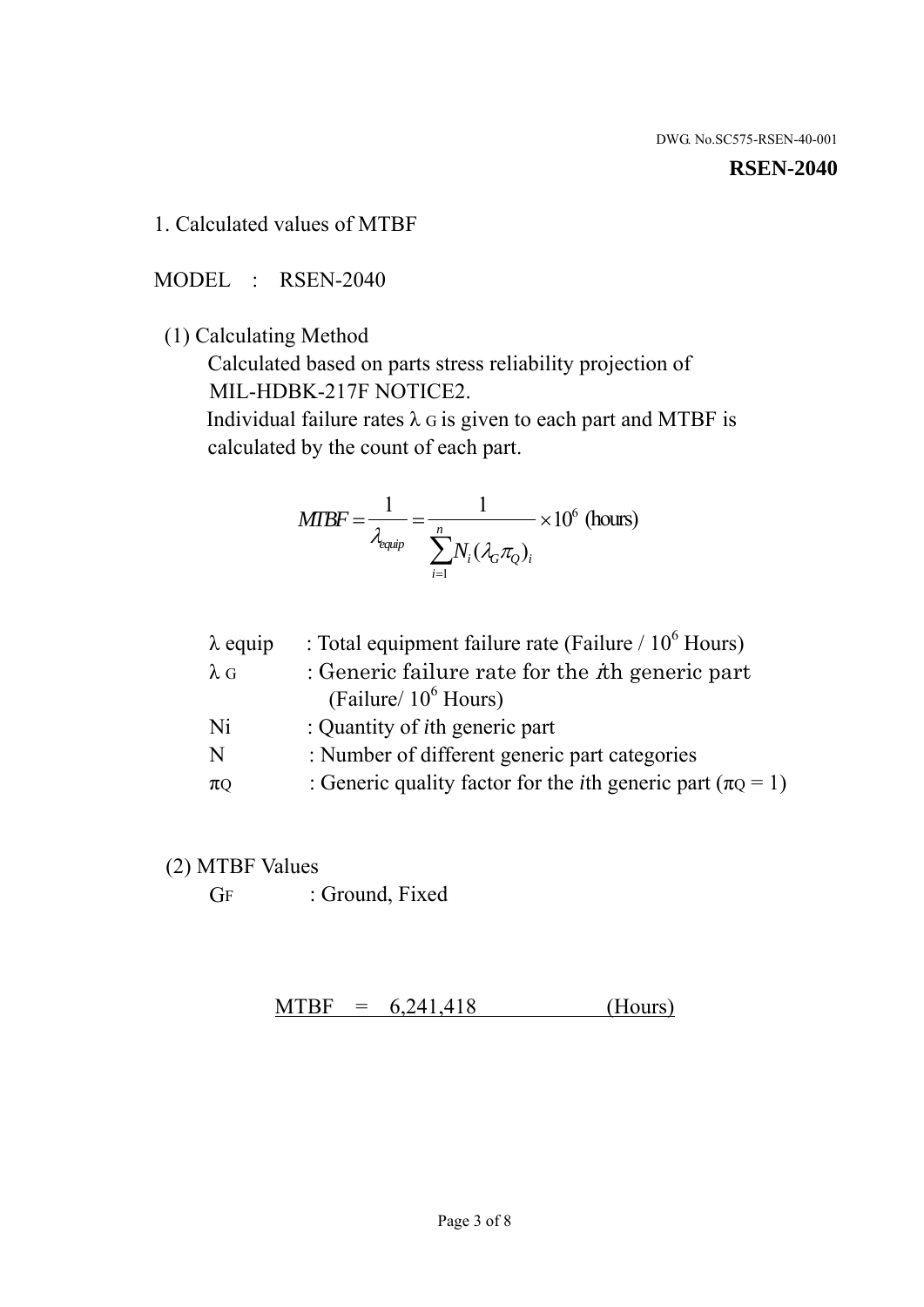#### **RSEN-2040**

2. Vibration Test

# MODEL : RSEN-2040 (Representation Product : RSEN-2030)

- (1) Vibration Test Class Frequency Variable Endurance Test
- (2) Equipment Used Controller VS-1000-6, Vibrator 905-FN ( IMV CORP.)
- (3) The Number of D.U.T. (Device Under Test) 5 units
- (4) Test Condition
	- · Frequency : 10~55Hz
	- · Amplitude : 1.5mm, Sweep for 1 min.
	- · Dimension and times : X, Y and Z directions for 2 hours each.

# (5) Test Method

Fix the D.U.T. on the fitting-stage

# (6) Test Results

PASS

#### Typical Sample Data

| . .                                |                                 |                   |                     |                   |
|------------------------------------|---------------------------------|-------------------|---------------------|-------------------|
| Check item                         | Spec.                           |                   | <b>Before Test</b>  | After Test        |
|                                    | Differential Mode: 25dBmin.     | $0.4$ MHz         | 39.72               | 40.02             |
|                                    |                                 | 30 MHz            | 58.84               | 55.92             |
| Attenuation (dB)                   | Common Mode: 25dBmin.           | 2 MHz             | 36.32               | 36.44             |
|                                    |                                 | 30 MHz            | 38.26               | 38.08             |
| Leakage Current (mA)               | $1mA$ max. $(250V, 60Hz)$       | Line1             | 0.42                | 0.41              |
|                                    |                                 | Line <sub>2</sub> | 0.43                | 0.42              |
| DC Resistance $(m\Omega)$          | 6m $\Omega$ max.                |                   | 3.84                | 3.72              |
| <b>Test Voltage</b>                | $L-L: 1768Vdc$ 60s.             |                   | OK.                 | OK.               |
|                                    | $L-E$ : 2500Vac 60s.            |                   |                     |                   |
| Isolation Resistance ( $M\Omega$ ) | $100M \Omega$ min. (500Vdc 60s) |                   | $4.1 \times 10^{6}$ | $4.3 \times 10^6$ |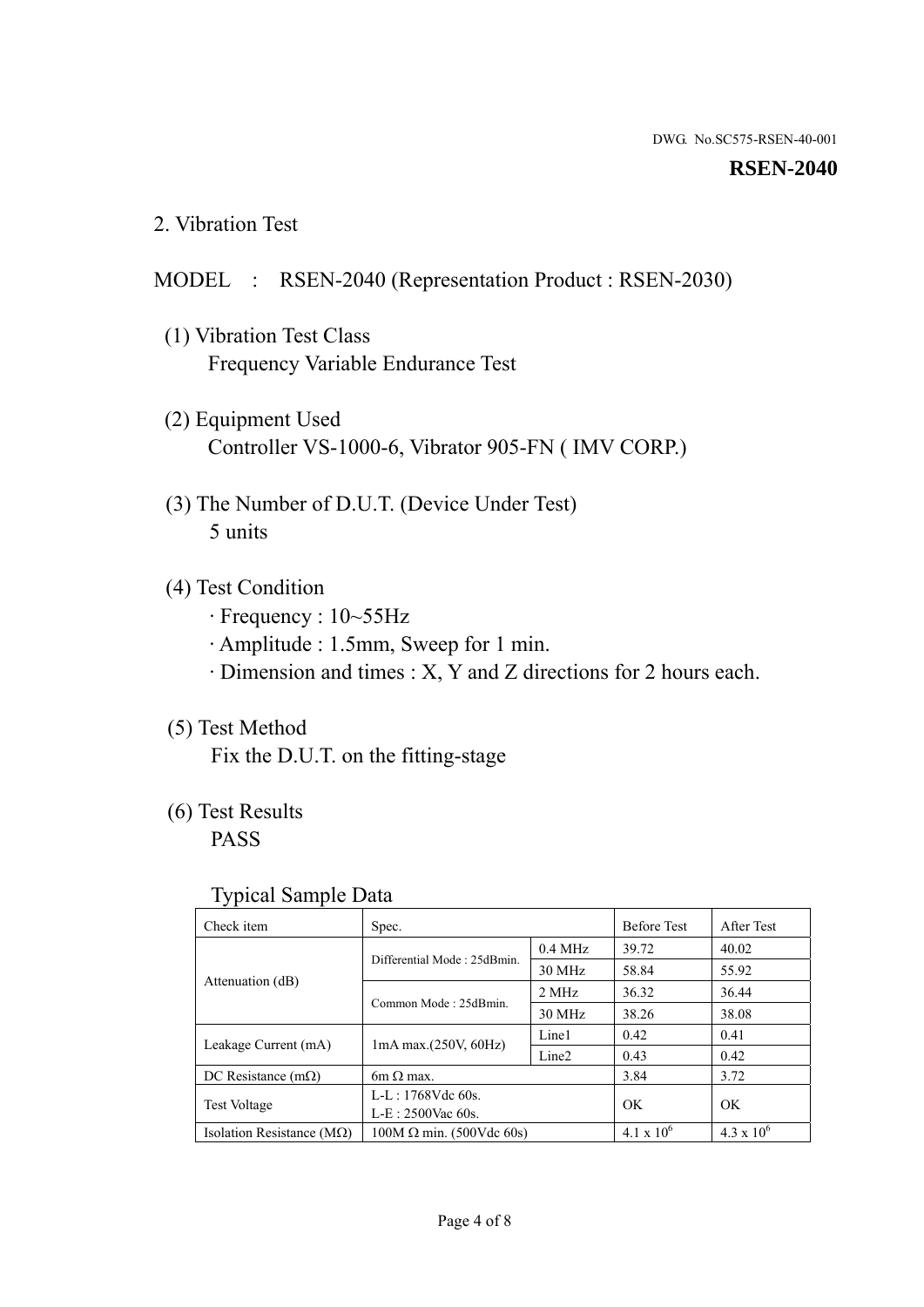3. Heat Cycle Test

# MODEL : RSEN-2040 (Representation Product : RSEN-2030)

- (1) Equipment Used TEMPERATURE CHAMBER TSA-71H-W (ESPEC CORP.)
- (2) The Number of D.U.T. (Device Under Test) 5 units
- (3) Test Conditions
	- · Ambient Temperature : -25~+85°C · Test Cycles : 100cycles



(4) Test Method

 Before the test check if there is no abnormal characteristics and put the D.U.T. in the testing chamber. Then test it in the above cycles, After the test is completed leave it for 1 hour at room temperature and check it if there is no abnormal each characteristics.

(5) Test Results

PASS

| <b>Typical Sample Data</b> |  |  |
|----------------------------|--|--|
|----------------------------|--|--|

| Check item                         | Spec.                           |                   | <b>Before Test</b> | After Test        |
|------------------------------------|---------------------------------|-------------------|--------------------|-------------------|
|                                    |                                 | $0.4$ MHz         | 40.06              | 40.06             |
|                                    | Differential Mode: 25dBmin.     | 30 MHz            | 55.64              | 57.12             |
| Attenuation (dB)                   | Common Mode: 25dBmin.           | 2 MHz             | 35.40              | 36.74             |
|                                    |                                 | $30$ MHz          | 37.70              | 37.36             |
| Leakage Current (mA)               | $1mA$ max. $(250V, 60Hz)$       | Line1             | 0.41               | 0.49              |
|                                    |                                 | Line <sub>2</sub> | 0.42               | 0.48              |
| DC Resistance $(m\Omega)$          | $6m \Omega$ max.                |                   | 3.48               | 3.22              |
| <b>Test Voltage</b>                | L-L: 1768Vdc 60s.               |                   | OK                 | OK                |
|                                    | $L-E: 2500$ Vac 60s.            |                   |                    |                   |
| Isolation Resistance ( $M\Omega$ ) | $100M \Omega$ min. (500Vdc 60s) |                   | $9.5 \times 10^5$  | $9.4 \times 10^5$ |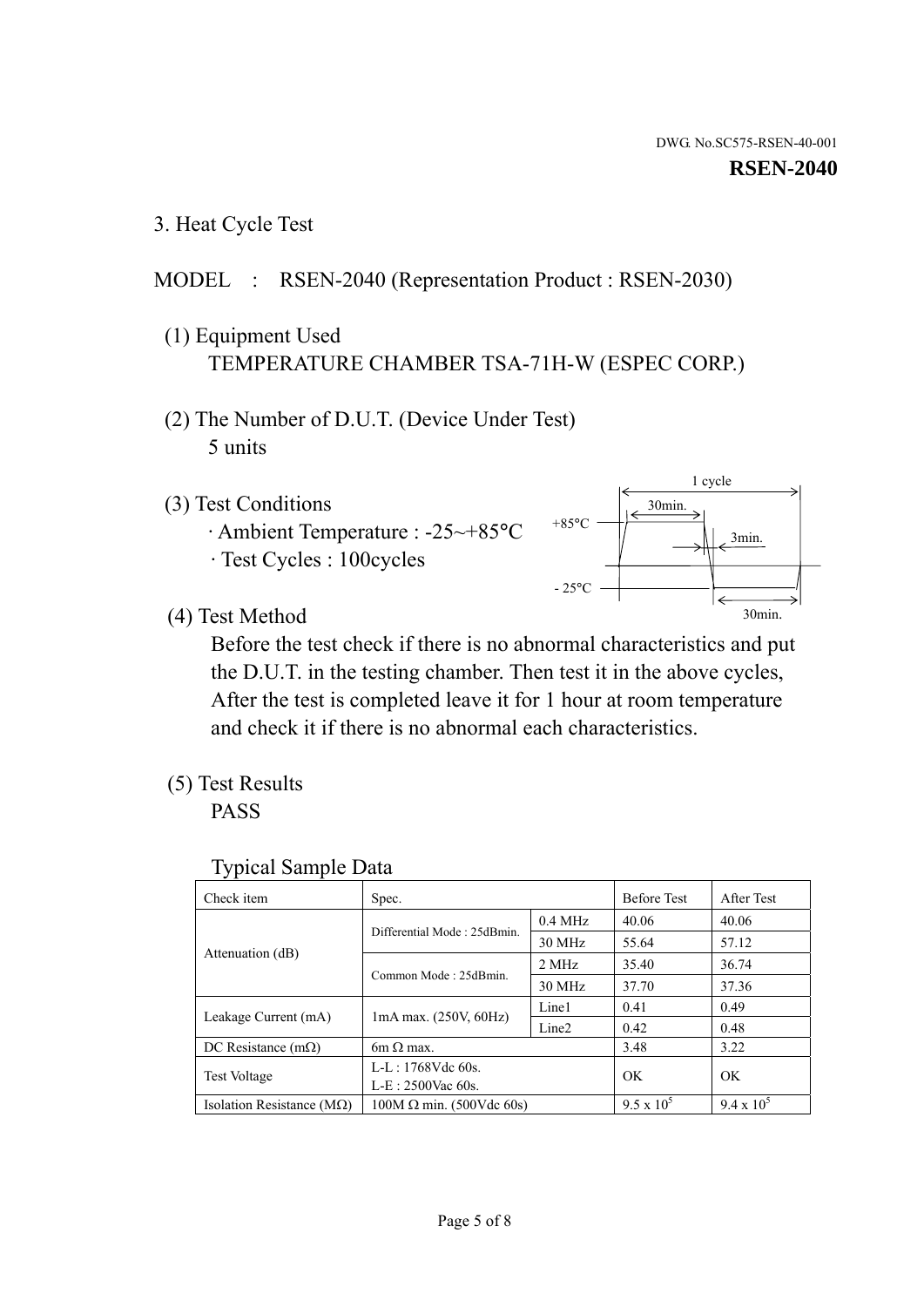4. Humidity Test

# MODEL : RSEN-2040 (Representation Product : RSEN-2030)

- (1) Equipment Used TEMP. & HUMID. CHAMBER PR-4KT (ESPEC CORP.)
- (2) The Number of D.U.T. (Device Under Test) 5 units

# (3) Test Conditions

- · Ambient Temperature : +40°C
- · Test Time : 500 hours
- · Ambient Humidity : 90~95% RH No Dewdrop

# (4) Test Method

 Before the test check if there is no abnormal characteristics and put the D.U.T. in the testing chamber. Then test it in the above conditions. After the test is completed leave it for 1 hour at room temperature and check it if there is no abnormal each characteristics.

# (5) Test Results

PASS

| . .                                |                                 |                   |                     |                     |
|------------------------------------|---------------------------------|-------------------|---------------------|---------------------|
| Check item                         | Spec.                           |                   | <b>Before Test</b>  | After Test          |
|                                    | Differential Mode: 25dBmin.     | $0.4$ MHz         | 40.92               | 39.42               |
|                                    |                                 | 30 MHz            | 57.38               | 55.62               |
| Attenuation (dB)                   | Common Mode: 25dBmin.           | 2 MHz             | 36.16               | 36.22               |
|                                    |                                 | 30 MHz            | 37.34               | 37.92               |
| Leakage Current (mA)               | $1mA$ max. $(250V, 60Hz)$       | Line1             | 0.42                | 0.41                |
|                                    |                                 | Line <sub>2</sub> | 0.42                | 0.43                |
| DC Resistance (m $\Omega$ )        | $6m \Omega$ max.                |                   | 3.62                | 3.58                |
| <b>Test Voltage</b>                | $L-L: 1768Vdc$ 60s.             |                   | OK                  | OK.                 |
|                                    | $L-E$ : 2500Vac 60s.            |                   |                     |                     |
| Isolation Resistance ( $M\Omega$ ) | $100M \Omega$ min. (500Vdc 60s) |                   | $3.6 \times 10^{6}$ | $4.5 \times 10^{6}$ |

#### Typical Sample Data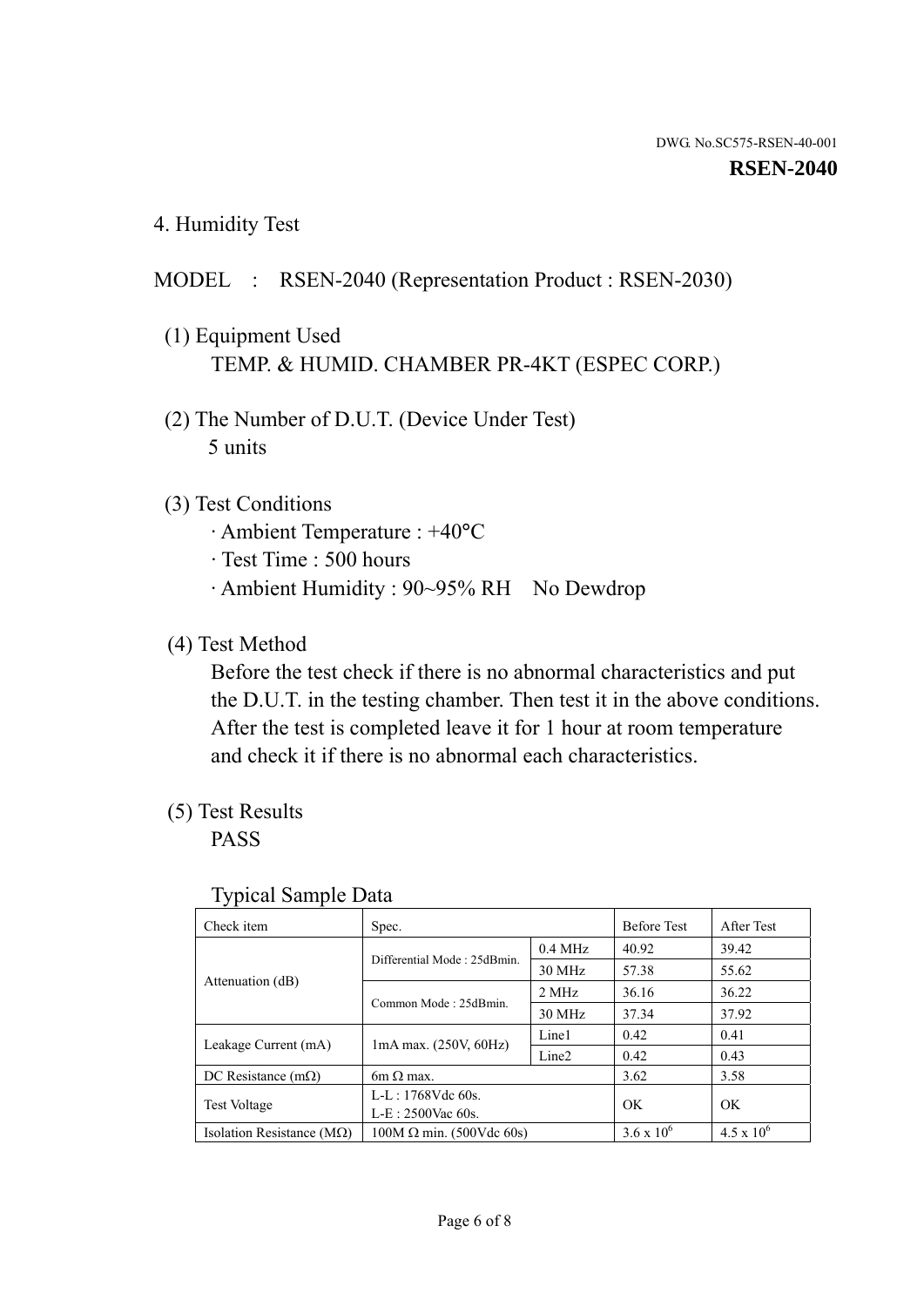5. High Temperature Resistance Test

### MODEL : RSEN-2040 (Representation Product : RSEN-2060)

- (1) Equipment Used TEMPERATURE CHAMBER PHH-300 ( ESPEC CORP.)
- (2) The Number of D.U.T. (Device Under Test) 5 units
- (3) Test Conditions
	- · Ambient Temperature : +55°C
	- · Test Time : 500 hours
	- · Operating : DC 60A
- (4) Test Method

 Before the test check if there is no abnormal characteristics and put the D.U.T. in the testing chamber. Then test it in the above conditions. After the test is completed leave it for 1 hour at room temperature and check it if there is no abnormal each characteristics.

(5) Test Results

PASS

| . .                                |                                 |                   |                     |                     |
|------------------------------------|---------------------------------|-------------------|---------------------|---------------------|
| Check item                         | Spec.                           |                   | <b>Before Test</b>  | After Test          |
|                                    | Differential Mode: 25dBmin.     | $0.2$ MHz         | 57.86               | 58.52               |
|                                    |                                 | 30 MHz            | 52.04               | 51.94               |
| Attenuation (dB)                   | Common Mode: 25dBmin.           | 2 MHz             | 35.90               | 36.04               |
|                                    |                                 | 30 MHz            | 26.60               | 27.62               |
| Leakage Current (mA)               | $1mA$ max. $(250V, 60Hz)$       | Line1             | 0.45                | 0.46                |
|                                    |                                 | Line <sub>2</sub> | 0.46                | 0.46                |
| DC Resistance $(m\Omega)$          | $3m \Omega$ max.                |                   | 2.22                | 2.24                |
| <b>Test Voltage</b>                | $L-L: 1768Vdc$ 60s.             |                   | OK                  | OK                  |
|                                    | $L-E$ : 2500Vac 60s.            |                   |                     |                     |
| Isolation Resistance ( $M\Omega$ ) | $100M \Omega$ min. (500Vdc 60s) |                   | $4.1 \times 10^{6}$ | $4.6 \times 10^{6}$ |

#### Typical Sample Data